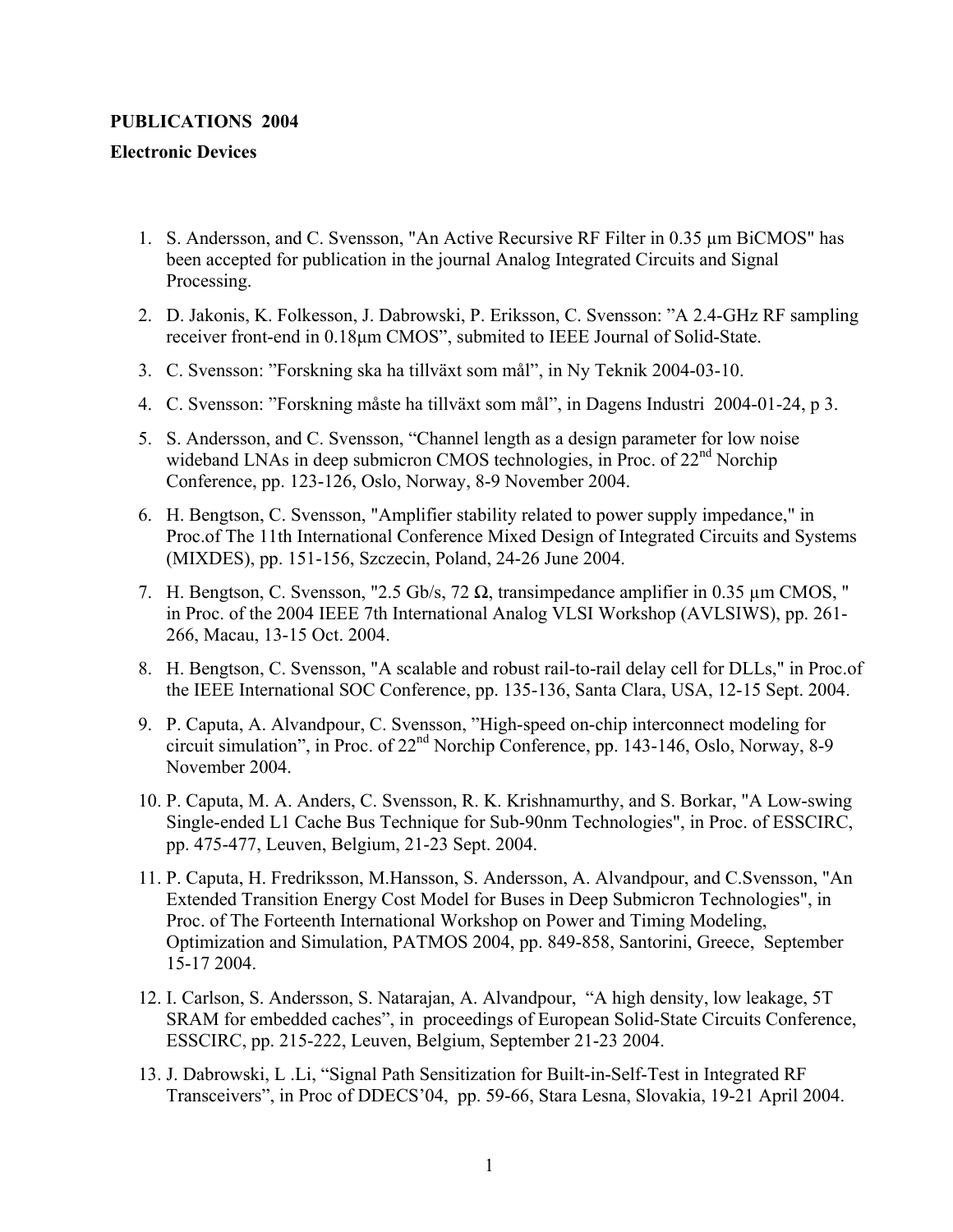- 14. J. Dabrowski, "Fault Modeling of RF Blocks Based on Noise Analysis", in Proc. of ISCAS'04, pp. I-513-516, Vancouver, Canada, 24-26 May 2004.
- 15. J. Dąbrowski, J. Gonzalez Bayon, "Mixed Loopback BiST for RF Digital Transceivers", in Proc. of DFT'04, pp. 200-288, Cannes, France, 11-13 Oct. 2004.
- 16. A. Edman, and C. Svensson, "Timing closure through a globally synchronous, timing partitioned design methodology", in Proc. of 41sr Design Automation Conference, pp. 71- 74, San Diego, USA, 7-11 June 2004.
- 17. K. Folkesson, D. Jakonis, J. Dabrowski, Ch. Svensson, "Design of RF sampling receiver front-end", in Proceedings of MIXDES 2004, pp. 538-543, Szcecin, Poland, 2004. **Outstanding paper Award.**
- 18. K. Folkesson, and C. Svensson, "Robust Multi-Phase Clock Generation with Reduced Jitter", in Proc. of SOCC, pp. 167-168, Santa Clara, USA, 12-15 Sept 2004.
- 19. H. Fredriksson, and C. Svensson,"Mixed-signal decision feedback equalizer for multi-drop, Gb/s, memory buses, a feasibility study", in proceedings of SOCC, pp. 147-148, Santa Clara, 13-15 Sept. 2004.
- 20. M. Hansson, and A. Alvandpour, "A Low Clock Load Conditional Flip-flop", in Proc. of IEEE International System-on-Chip Conference, SoCC, pp. 169-170, Santa Clara, USA, 12- 15 September 2004.
- 21. D. Jakonis, K. Folkesson, C. Svensson, J. Dabrowski, P. Eriksson, "An RF sampling downconversion filter for a receiver front-end", in Proceedings of MWSCAS, pp. I-165-I-168, Hiroshima, Japan, 2004.
- 22. L. Lindgren, "Elimination of Quantization Effects in Measured Temporal Noise", in Proceedings of 2004 IEEE International Symposium on Circuits and System (ISCAS04), Vancouver, volume IV, pp. IV-932-935, May 23-26 2004, **Received the Sensory Systems Track Best Paper Award.**
- 23. R. Malmqvist, M. Hansson, C. Samuelsson, et. al, "Some Important Aspects on the Design of Active Microwave Filters using Standard RF Silicon Process Technologies", European Microwave Conference, EuMC 2004, pp. 941-944, Amsterdam, The Netherlands, 12-14 Oct. 2004.
- 24. B. Mesgarzadeh, C. Svensson, A. Alvandpour, "A New Mesochronous Clocking Scheme for Synchronization in SoC", in Proc. of IEEE Symp. on Circuits and Systems (ISCAS'04), pp. II -605-608, Vancouver, Canada, 23-26 May 2004.
- 25. B. Mesgarzadeh, "A CMOS Implementation of Min-Max Circuits in Current mode and A Sample Fuzzy Application", IEEE International Conf. on Fuzzy Systems, p. 170, Budapest, Hungary, 25-29 July 2004.
- 26. S. Natarajan, A. Alvandpour, (invited paper), "Mainstream Memory Technologies in Deep Submicron", in Proceeding of the 12th IEEE Mediterranean Electrotechnical Conference, MELECON, pp. 175-178, Dubrovnik, Croatia, 12-15 May 2004.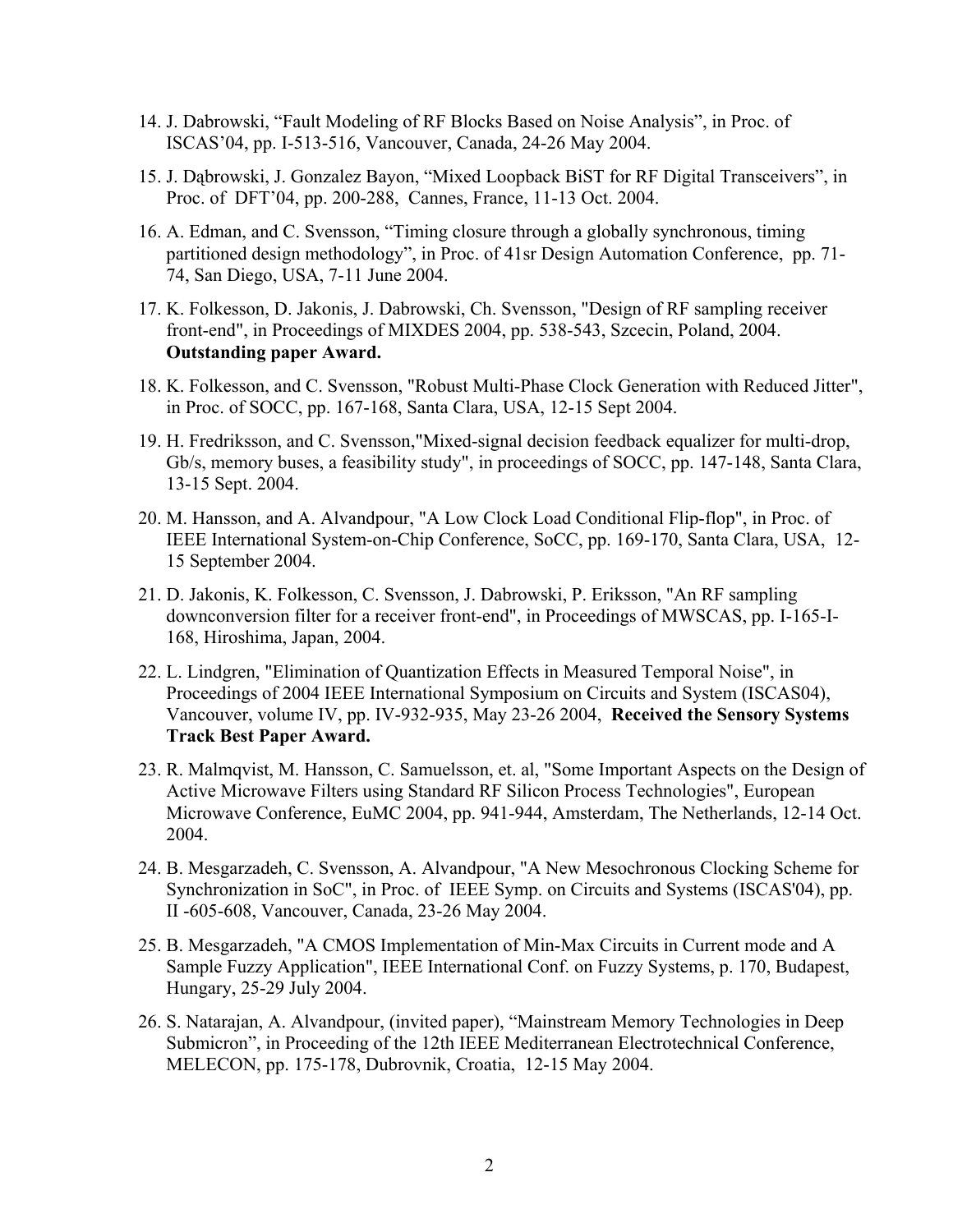- 27. H. Ohlsson, B. Mesgarzadeh, K. Johansson, O. Gustafsson, P. Löwenborg, H. Johansson, A. Alvandpour, "A 16 GSPS 0.18 µm CMOS decimator for single-bit ∑∆-modulation", in Proc. of 22nd Norchip Conference, pp. 175-178, Oslo, Norway, 8-9 November 2004.
- 28. Svensson, (invited paper), "Synchronous latency insensitive design", in Proc. of  $10<sup>th</sup> IEEE$ International Symposium on Asynchronous Circuits and Systems, p. 3, Crete, Greece, 19-23 April 2004.
- 29. M. Andersson, J. Elbornsson, J-E Eklund, J. Alvebrant, H. Fredriksson, "Verification of a blind mismatch error equalization method for randomly interleaved ADCs using a 2.5 V/12b/30MSs PSAADC", in Proc. Of SSOC 2004, 4 p., Båstad, 13-14 April, 2004.
- 30. S. Andersson, Ch. Svensson, "Channel length as a design parameter for low noise wideband LNA's in deep submicron CMOS technologies", Swedish System-on-Chip Conference, SSoCC 2004, 4 p., Båstad, Sweden, April 13-14 2004.
- 31. P. Caputa, A. Alvandpour, and Ch.Svensson, in Proc. of "High-speed on-chip interconnect modeling for circuit simulation", Swedish System-on-Chip Conference, Båstad, 4 p.,13-14 April 2004.
- 32. K. Folkesson, D. Jakonis, J. Dabrowski, Ch. Svensson, "RF-sampling receiver front-end design", in Proceedings of SSoCC'04, 4 p., Båstad, Sweden, 13-14 April 2004.
- 33. H. Fredriksson, Ch. Svensson, "Gb/s equalizer for multi-drop memory buses", in Proc of SSoCC 2004, 4 p., Båstad, Sweden, April 13-14 2004.
- 34. M. Hansson, and A. Alvandpour, "A Leakage Compensation Technique for Low-Power Dynamic Latches", in Proc. of Swedish System-on-Chip Conference, SSoCC 2004,4 p., Båstad, Sweden, April 13-14 2004.
- 35. Håkan Bengtson, "High speed CMOS optical receiver", Linköping University, Dissertation No. 904, ISBN91-85295-61-2, ISSN 0345-7524, 2004.
- 36. Kalle Folkesson, "ADC modeling from a system perspective and design of RF-sampling radio receivers", Linköping University Dissertation No. 911, ISBN 91-85295-88-4, ISSN 0345-7524, 2004.
- 37. Darius Jakonis, "Direct RF sampling receivers for wireless systems in CMOS technology", Linköping University, Dissertation No. 881, ISBN 91-737-965-0, ISSN 0345-7524, 2004.
- 38. Stefan Andersson, "New directions in RF LNA design", Linköping University, Thesis No. 1101, LiU-TEK-LIC-2004:30.
- 39. Peter Caputa, "Design of efficient high-speed on-chip global interconnects".Linköing University, Thesis No. 1136, LiU-TEK-LIC-2004:65.
- 40. Christer Svensson, "Low-Power and Low-Voltage Communication for SOC´s", in C. Piguet, ed. Low-Power Electronics Design, CRC-Press, 2004.
- 41. [Atila Alvandpour,](http://www.melecon2004.org/t1.html) "High-performance and Low-voltage Datapath and Interconnect Design Challenges", tutorial at 12<sup>th</sup> IEEE Mediterranean Electrotechnical Conference, MELECON, 2004, May 12-15, Dubrovnik Croatia.